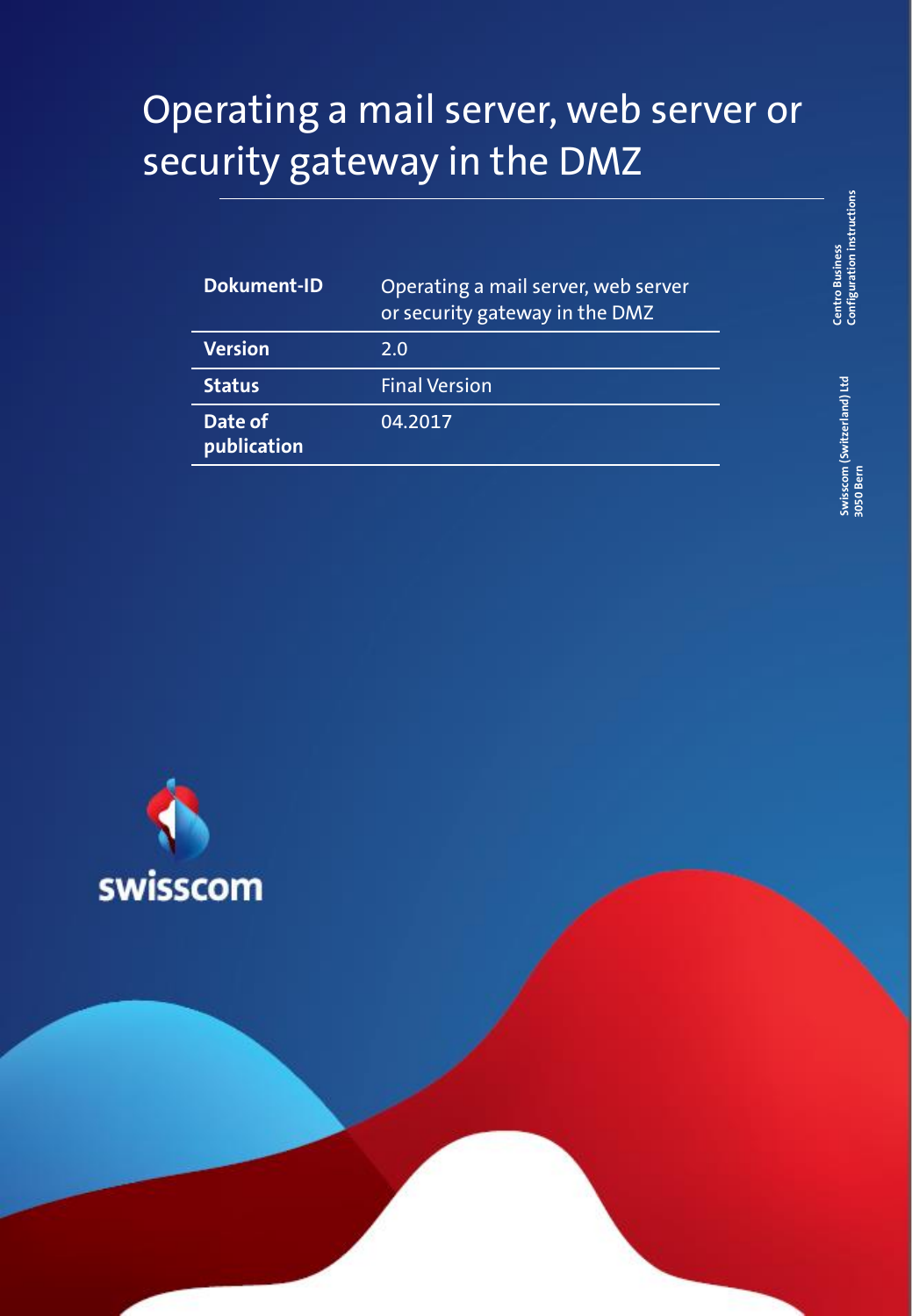## **Contents**

|                              |   | Centro Business<br>Configuration instructions |
|------------------------------|---|-----------------------------------------------|
| 1.1 Need                     | 3 |                                               |
| 1.2 Description              | 3 |                                               |
| 1.3 Requirements/Limitations | 3 |                                               |
| 1.4 Illustration             | 4 |                                               |
| 1.5 Enabling the DMZ         | 4 |                                               |
| 1.6 Control                  | 4 | Swisscom (Switzerland) Ltd<br>3050 Bern       |

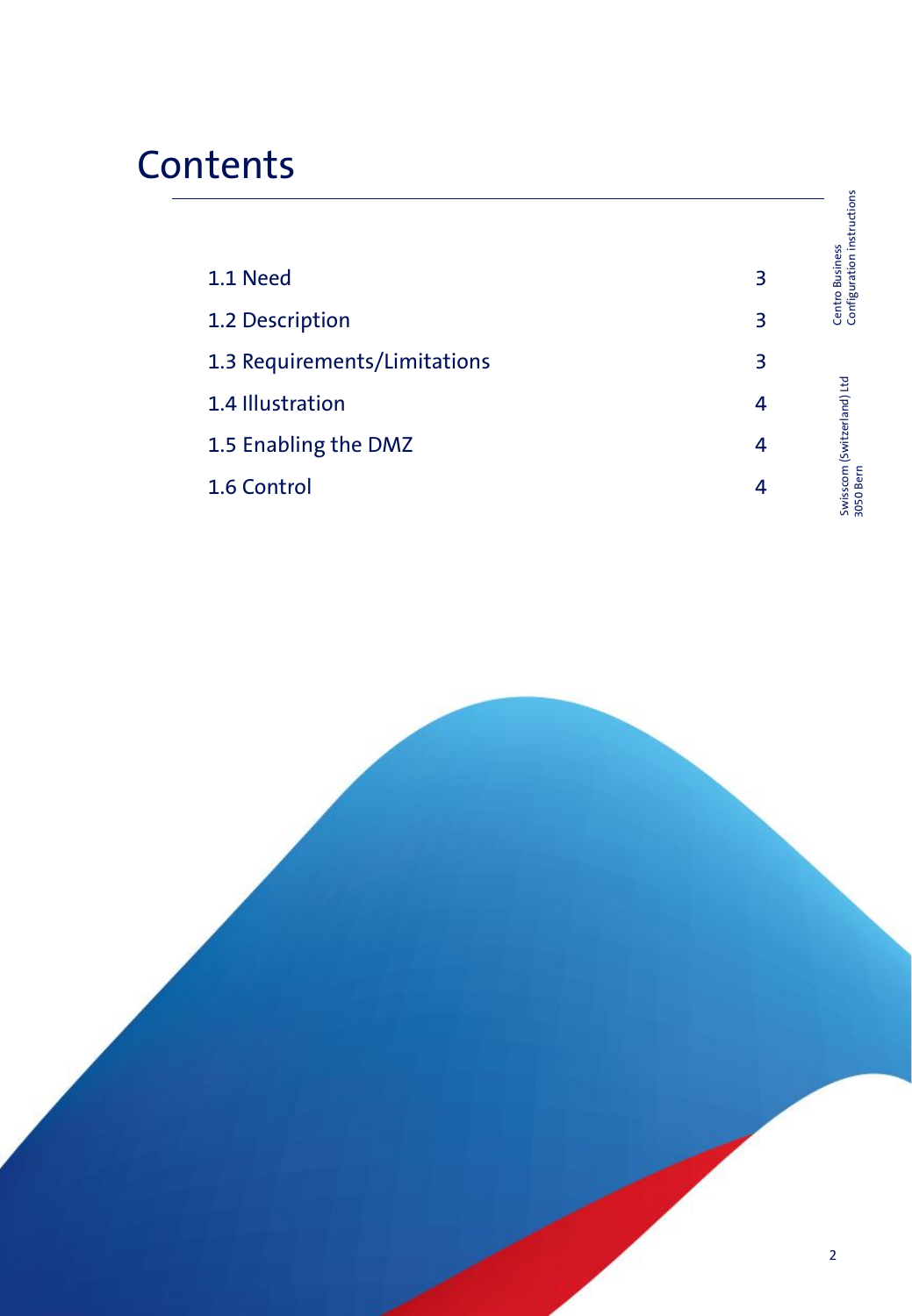Swisscom (Switzerland) Ltd 3050 Bern

Swisscom (Switzerland) Ltd<br>3050 Bern

# Operating a mail server, web server or security gateway in the DMZ

### 1.1 Need

You would like to manage data traffic on your Internet network via a security gateway (SG) or firewall.

You would like to build a virtual private network (VPN) over your security gateway (SG).

You would like to operate a mail or web server in a demilitarised zone (DMZ) in your Centro Business router.

### 1.2 Description

In the Centro Business router, you can use the Public DMZ setting to route static public IP addresses to a device, such as a server or security gateway (SG). This device must be connected to LAN Port 1 on the Centro Business router. Of course, you can connect several devices using an additional switch.

Using LAN Ports 2-4 or a WLAN, you can operate a network if the public DMZ is enabled. The LAN has the same specifications as the standard configuration and is available for all Swisscom services and Internet connections.

Access from the DMZ to the network (LAN) is blocked. Access from the LAN to the DMZ is possible using the public IP addresses. Access to the router portal is possible via the network or remote management. Access from the DMZ to the router portal is not possible.

## 1.3 Requirements/Limitations

#### Requirements:

- Swisscom Contract: My SME Office, Business Internet Services, Enterprise Connect XS, Business Internet Light
- Centro Business 2.0 with current firmware version. You can find the firmware on the official Centro Business help page under [Update Firmware](http://www.swisscom.ch/centrobusiness2-fw)
- Access to the router portal is established
- Multiple static IP addresses (at least 4 IPs)

#### Limitations:

• If the public DMZ is enabled, the settings **IP Passthrough, PPPoE Passthrough** and **Public IP Pool as DHCP Pool** cannot be used.